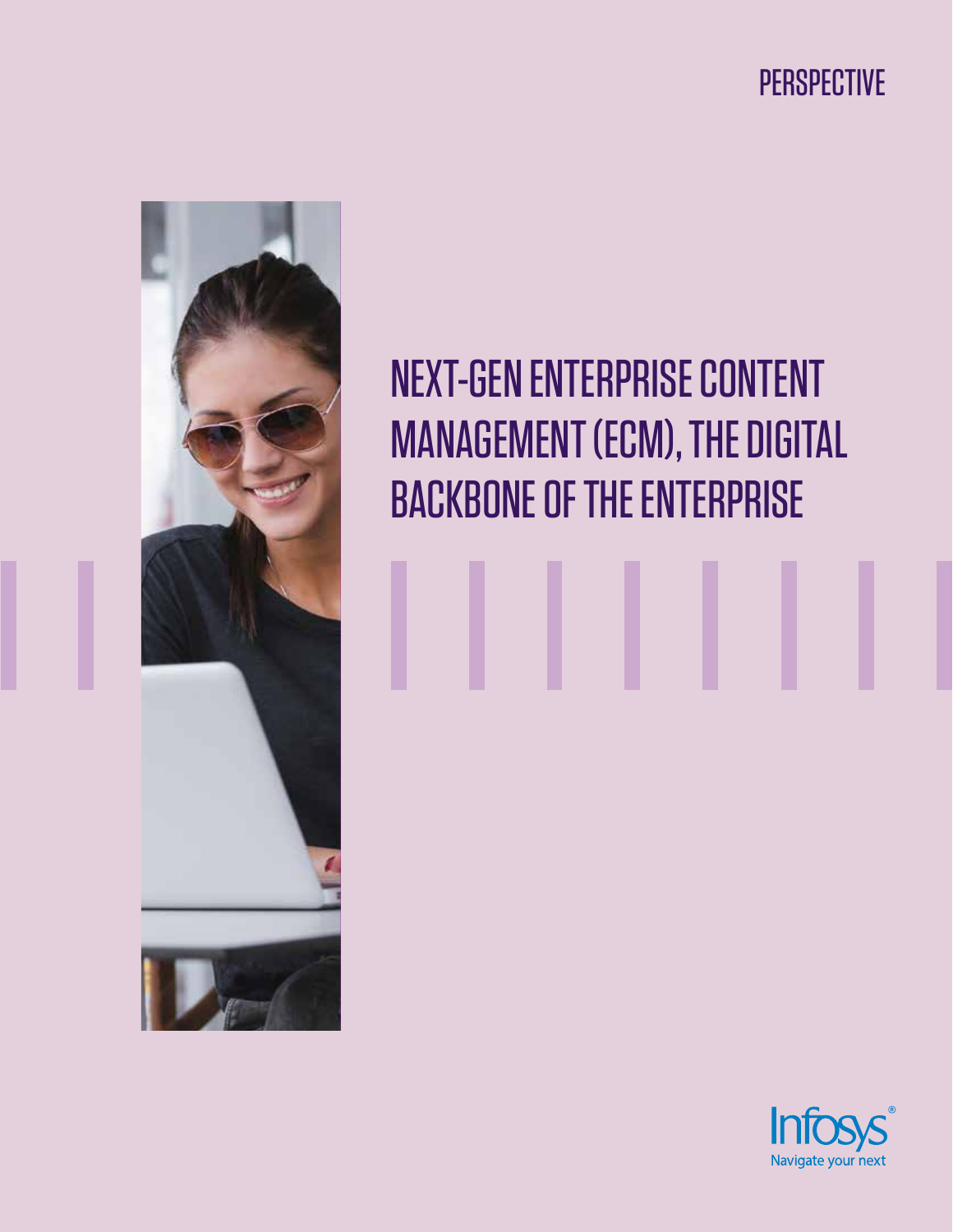

### **The enterprise content management (ECM) journey so far**

From innovation in the 1990s with client server commuting and file-based systems to store and manage content to industry consolidation in the early 2000s with the acquisitions by IBM, Open Text, EMC, and HP, ECM today has come a long way. Today, we are in the 'reinventing ECM' stage. We call it the 'next-gen ECM' where ECM is without borders, helping manage new digital content sources, process and media types, mobilize content, and bring in intelligence as a differentiator.

#### **Next-gen ECM drivers**

New ways of digital working, content explosion across the enterprise, new digital channels, content mobilization, content on cloud, and a multimore regulatory pressures and content platform consolidation are driving next-gen ECM. Gartner predicts that by 2018, more than 20 percent of enterprise content management solution sales will address multiorganization 'ecosystem' content.

And according to a market report , the ECM market size is expected to grow from US\$28.10 billion in 2016 to US\$66.27 billion by 2021.

External Document © 2018 Infosys Limited External Document © 2018 Infosys Limited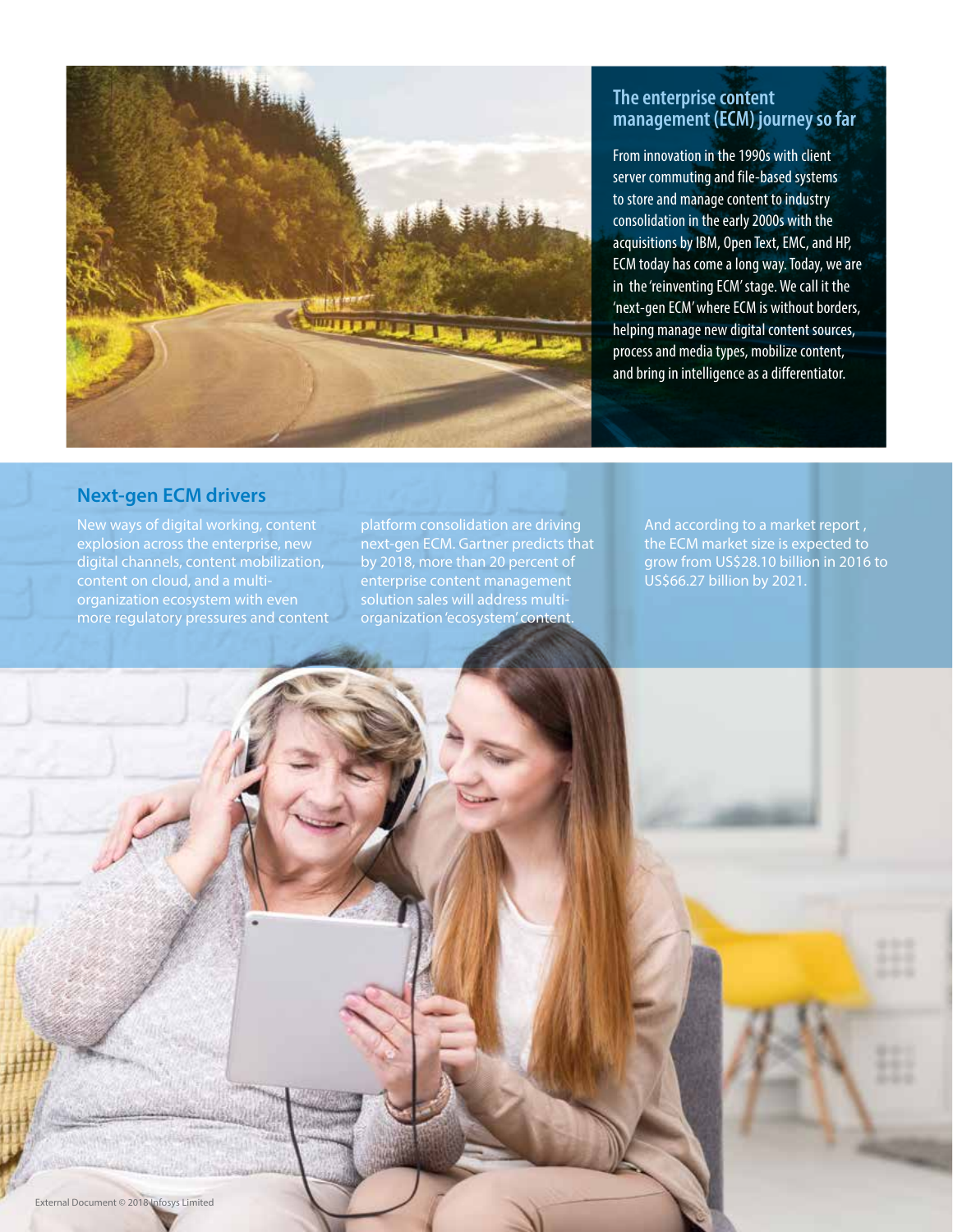#### **New ways of working**

The rise of social, mobile, analytics, Internet of Things (IoT), and cloud technologies is changing the way we work. We now live in a world where mobility in the workplace is quickly becoming the norm and it will only rise further in the future. This has led to the growing importance of ease of use and collaboration – key features that are making vendors think differently for their ECM offerings. For a smarter way of working, users need to connect emotionally to see and work on their content and process, get geolocation updates from where the comment or content was last accessed, and more. Users need the ability to access their work, review content and information anytime, from anywhere, and on any device. Many large-scale ECM projects today fail due to poor user adoption, sharing, and remote access to information.

#### **Digital content explosion**

Content in enterprises is exploding with the addition of new sources and channels, and changing processes. Thanks to social media and smart devices, ECM today not only has to handle transactional and business content but also social content and enable content mobilization to and from different digital channels. ECM will have to handle content from social channels and mobile devices, and provide intelligence on the content with a social context to help connect emotionally with users.

#### **Content mobilization**

With the emergence of a mobile and remote workforce, next-gen ECM has to further build on mobile apps to deliver advanced functionality of document search and access, workflow initiation, and content collaboration. IDC predicts that by 2017, 60 percent of information workers will interact with their content application via mobile. Therefore, content mobilization has become critical for the digital business.

#### **Cloud and hybrid infrastructure**

Some companies are already moving all their content to the cloud and some others are opting for hybrid solutions with some content stored on-premise and the remaining stored in the cloud, given compliance and strict country and industry regulations. With sophisticated cloud and hosting models on offer and some vendors offering records management on the cloud, regulatorydriven enterprises, too, are not far from moving their content to the cloud. Next-gen ECM needs to be able to not only support traditional on-premise systems, but also private and full public cloud deployments along with hybrid content hosting options. According to Forrester, complex on-premise suites are transitioning to modern content platforms, often with subscription-based delivery and licensing models. Both new and established vendors, are investing in next-generation cloud platforms.

#### **Regulatory pressures**

Enterprises with no enterprise content governance strategies will suffer data loss, and e-discovery solutions are expected to dominate the solution segment. Therefore, it is imperative to have an e-discovery solution bundled with the ECM solution stack to help enterprises avoid litigation issues, ensuring the enterprise's e-governance performance.

#### **Multi-organization ecosystems**

Enterprises are being transformed by their growth and acquisitions. This is leading to a multi-geography spread of the enterprise information flow. They no longer work in silos, instead they collaborate as far as possible on their process and content across geographies. The ability to share content and process it across the multi-organization ecosystem is critical for ECM systems to address and manage the needs of a growing remote workforce and enable customer engagement through digital media such as mobile and IoT.

#### **Content platform consolidation**

Acquisitions and consolidations in the industry are driving customers who already have content management platforms and many instances of same or multiple vendor ECM platforms in place, to consolidate their current landscape. They are looking for opportunities to move their content to cloud and align their enterprise content management strategy with their overall digital strategy.

#### **Major customer concerns**

#### **Chief Information Officer (CIO)**

information management strategy with

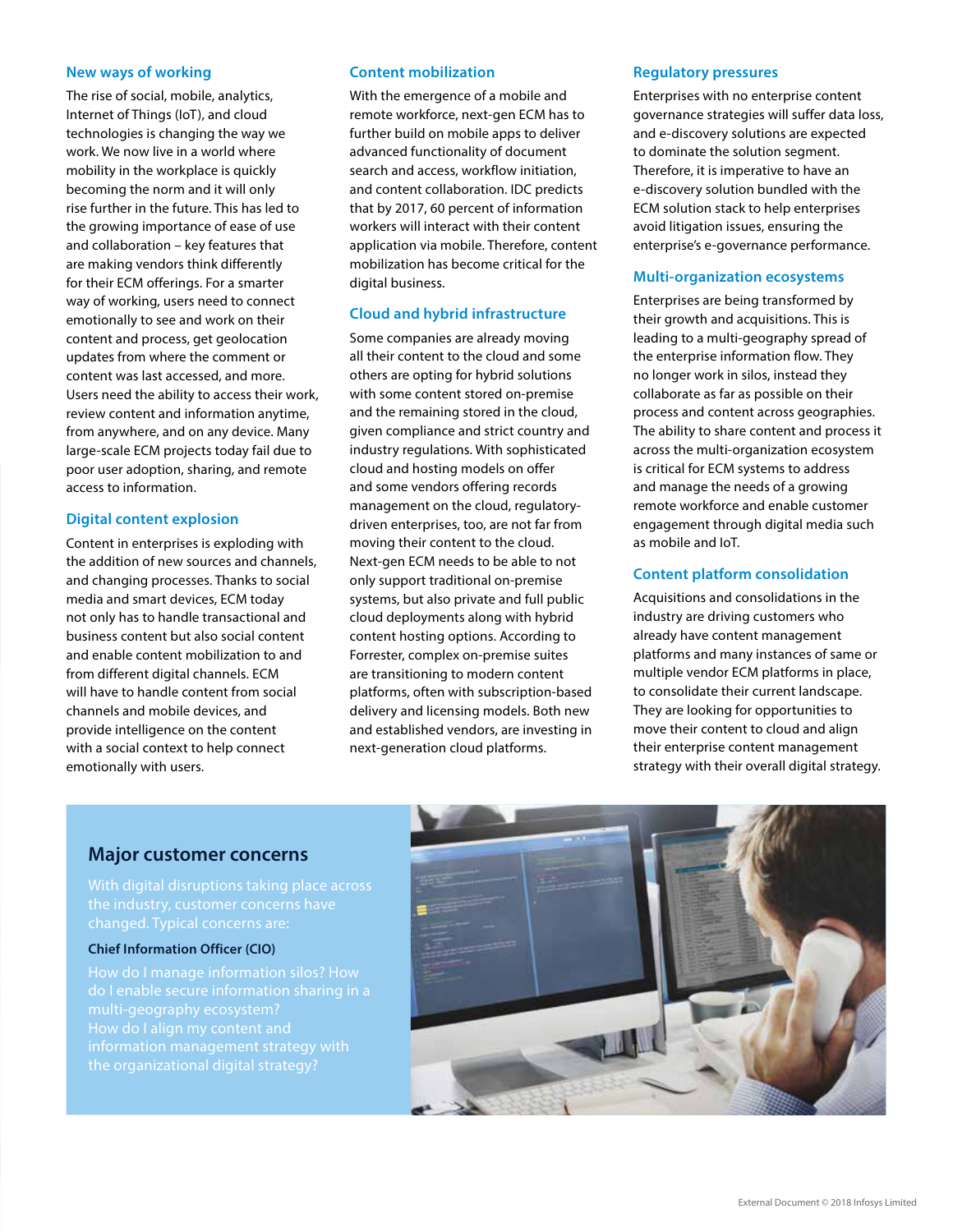#### **Chief Compliance Officer (CCO / CRO)**

#### **Chief Technology Officer (CTO)**

#### **Chief Marketing Officer (CMO)**

#### **Line of Business (LoB) Executive**

more efficiently?

#### **ECM today is the backbone to enable the digital strategy of an enterprise**

Next-gen ECM solutions are essential to enable the digital strategy for an enterprise through the management of content life cycle, from creation, through mobilization, to disposition of their transactional, business, and social content across channels.

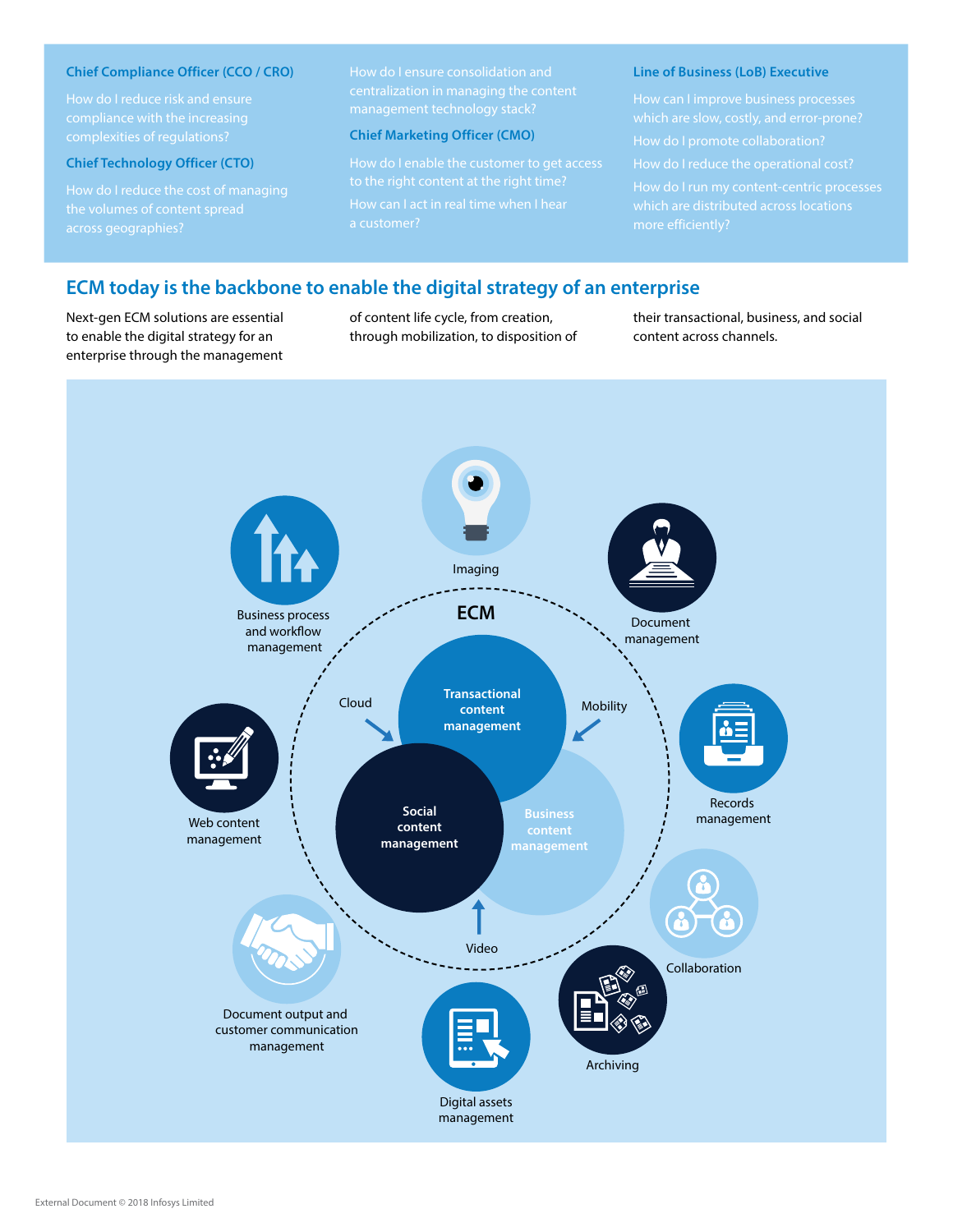Mobile, social, cloud, cross channel integration are fast becoming the core offerings of today's ECM solutions offering imaging, document management, workflow management, records management, collaboration, archiving and document output, and customer communication management (CCM). ECM today, has to complement web content management (WCM), digital asset management, and business process management to enable enterprises to achieve an end-to-end digital transformation.

Enterprise now wants to enhance experience of their customer and employees which is constantly driving ECM vendors to add consumer facing and employee facing technologies in Nextgen ECM like consumers self-service and cross channel integration which allows consumers to manage their documents and communications through emerging digital channels, E-signature integration allows consumers to electronically sign documents similarly for employees and customers content mobilization provides users with smartphone and tablet applications to capture, access,

and manage documents; and can move content through approval and other workflow processes, web content management allows users to easily create and manage web content, collaborate on documents and processes, and manage digital assets like photos, videos, and music, Imaging with OCR & ICR helps to convert images of typed or hand written words into encoded characters during content capture and ECM solution with content analytics helps harnesses the rapid growth in content to generate meaningful and actionable insights.

#### **Typical content types found across enterprises**

Forrester, for the first time in its wave report for ECM, has defined two categories of vendors according to their strengths in serving business content and transactional content use cases. Before long, other analysts will follow suit and come up with new categories across the social content management suites.

**Business content:** Typically originates inside the enterprise, but with the growing need to work with external

stakeholders such as customers, partners, regulators, and citizens. Business content includes familiar formats such as office documents, spreadsheets, email, and multimedia.

**Transactional content:** Generally originates outside the enterprise from third parties such as customers and partners, and relies on complex workflows or business process management (BPM) to drive processes. Account opening, accounts payable, and invoice processing are typical transactional content use cases.

**Social content:** Which includes video and audio, blogs, wikis, and support for other online channel interactions is the fastest growing content in enterprises these days. With this, integration with social media platforms is becoming extremely critical so as to allow content-sharing with a broader audience.

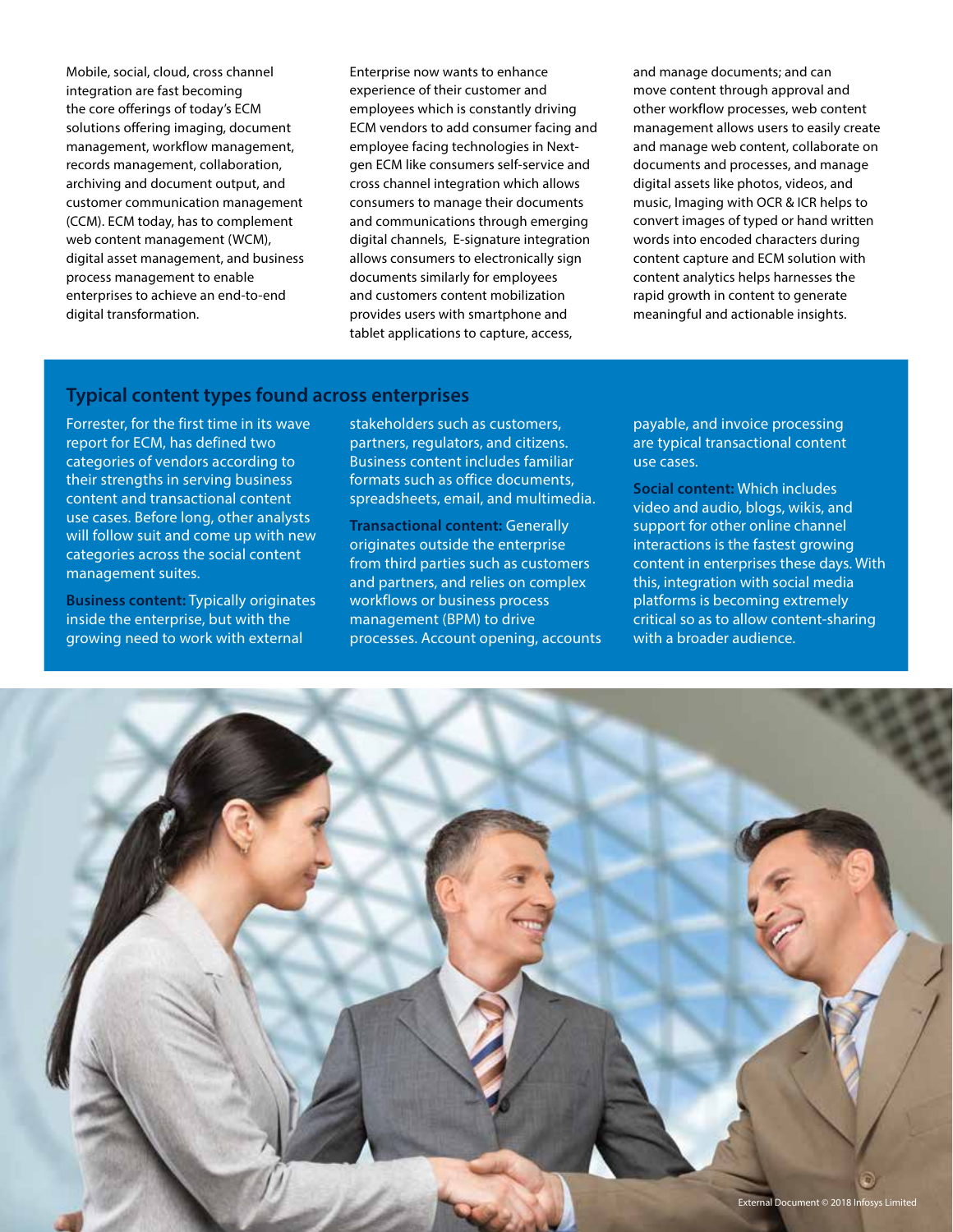### **Content is critical to every business!**

Managing business and transitional content is critical for every business. Some of the key content-centric process use cases across the industry are:

### ि

#### **Banking and finance**

- **•** Account opening
- **•** Wealth management
- **•** Mortgage and lending
- **•** Trade finance processes
- **•** Complaints
- **•** Investments
- **•** Frauds
- **•** Audit and compliance

### m

#### **Government**

- **•** Benefits and correspondence management
- **•** Social and victim services
- **•** Permits and licenses
- **•** FOIA requests
- **•** Grants management
- **•** Court case management
- **•** Compliance to national archive, industry, and country EDRMS standards

### 囧

#### **Healthcare**

- **•** Payer appeals and grievances
- **•** Provider management
- **•** Care plans
- **•** Medical claims
- **•** Doctor notes
- **•** Electronic health records
- **•** Critical pathways

### ර≊ි

#### **Insurance**

- **•** New business
- **•** Claims
- **•** Policy servicing

### ĺ.

#### **Industrial**

- **•** Standard operating procedures
- **•** Engineering drawing revision and release
- **•** Quality certificates management
- **•** Incidents and investigations

### $\mathbb{Z}^{(m)}$

#### **Telecom**

- **•** Billing and statements
- **•** Contact center / single view
- **•** Manage voice of customers
- **•** CDR records
- **•** Network contracts

 $\overline{\mathbf{H}}$ 

#### **Retail**

- **•** Supplier and vendor management
- **•** Contract management
- **•** Product and catalog management
- **•** Employee management
- **•** Invoice processing

#### **Education**

- **•** Admissions processing and review
- **•** Financial aid processing and review
- **•** Registrar forms processing
- **•** Student advising
- **•** Student onboarding
- **•** Faculty onboarding
- **•** Curriculum review
- **•** Tenure and promotion review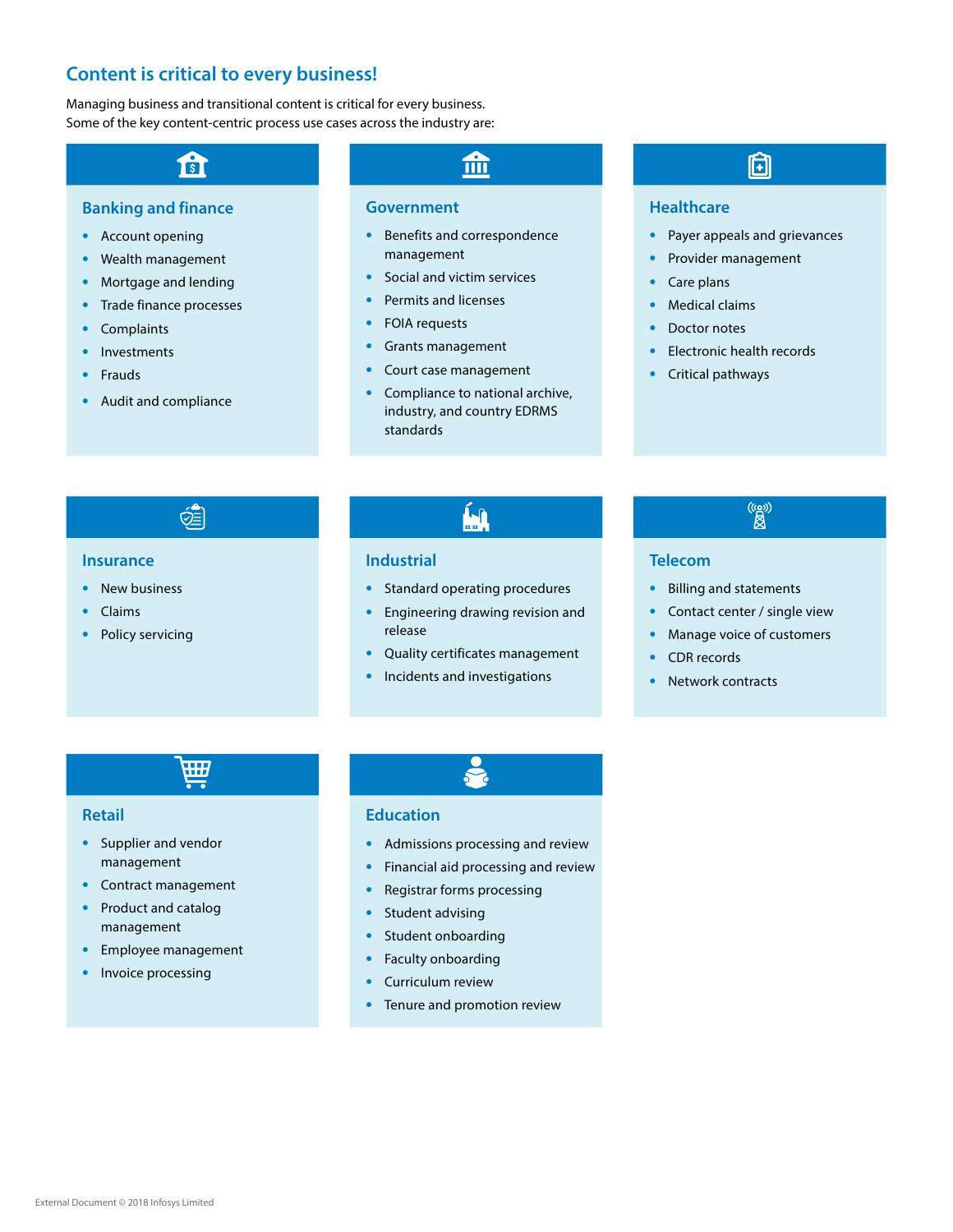#### **And across verticals:**

#### **Finance and accounting**

ଈ

- **•** Accounts payable
- **•** Accounts receivable
- **•** Financial close process
- **•** Procurement and purchasing
- **•** Vendor management
- **•** Contract management

# Ñ£

#### **Human resources**

- **•** Recruitment and selection
- **•** Employee onboarding
- **•** Employee file management
- **•** Policies and procedures
- **•** Employee separation

## $\left( \cdots \right)$

#### **Others**

- **•** Procurement & purchasing
- **•** Supply chain
- **•** Vendor management
- **•** Workforce and field force enablement

#### **Conclusion**

Apart from new ways of digital working, new digital channels, need of content mobilization, infrastructure cost and multi organization eco system ECM industry acquisition and consolidation is also driving customers who already have ECM in place to consolidate their ECM land scape and look for opportunities to move their content on cloud with migration/ up gradation on their list. Interestingly few big organization including some big banks, local government and industrial

organizations have investment in couple of products or versions of products and are on lookout for strategic direction of managing their content across organization to align with their digital strategy. All these are calling out for intelligent ECM solutions.

Well defined Next-gen ECM strategies aligned with organization process management, customer experience and communication (CXC) strategies integrated

with core applications will be key to enable "Future Digital Shared Services" and "Outsourcing "for key LOB process in industries like BFSI, telecom, health care, retail, education and across organizations horizontal process in the area of Finance and Accounting (accounts payable, accounts receivable, invoice processing etc.), Human Resources, Procurement and Supply Chain among others.